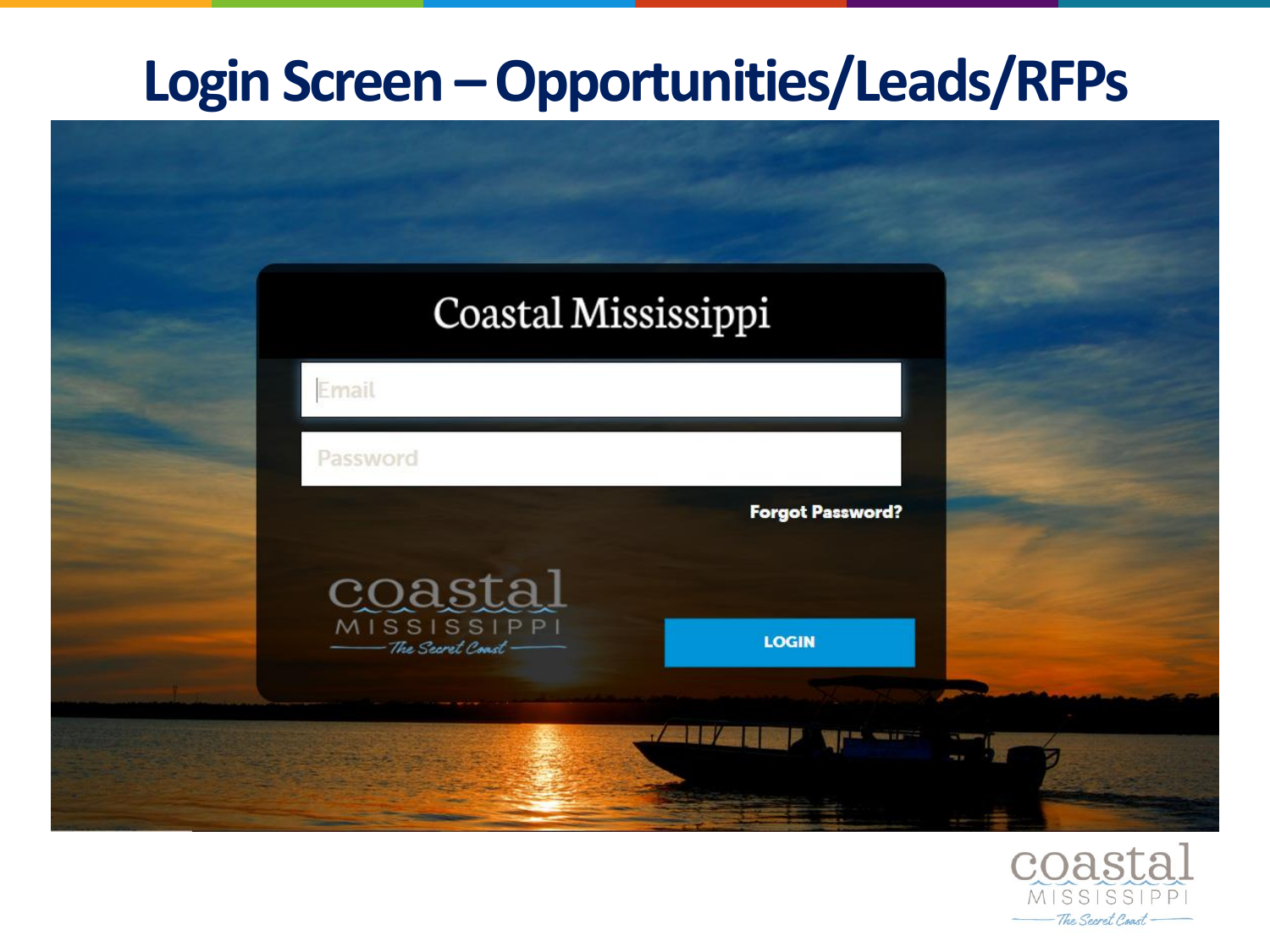## **Home Screen (Opportunities/Leads/RFPs)**



Clicking the **Opportunities** icon, displays options for RFPs (**LEADS**) sent by Coastal Mississippi. Opportunities are broken in to RFPs (Meeting Sales Leads = all market segments), Media Leads (travel writer RFPs), Service Requests (non-room specific RFPs).

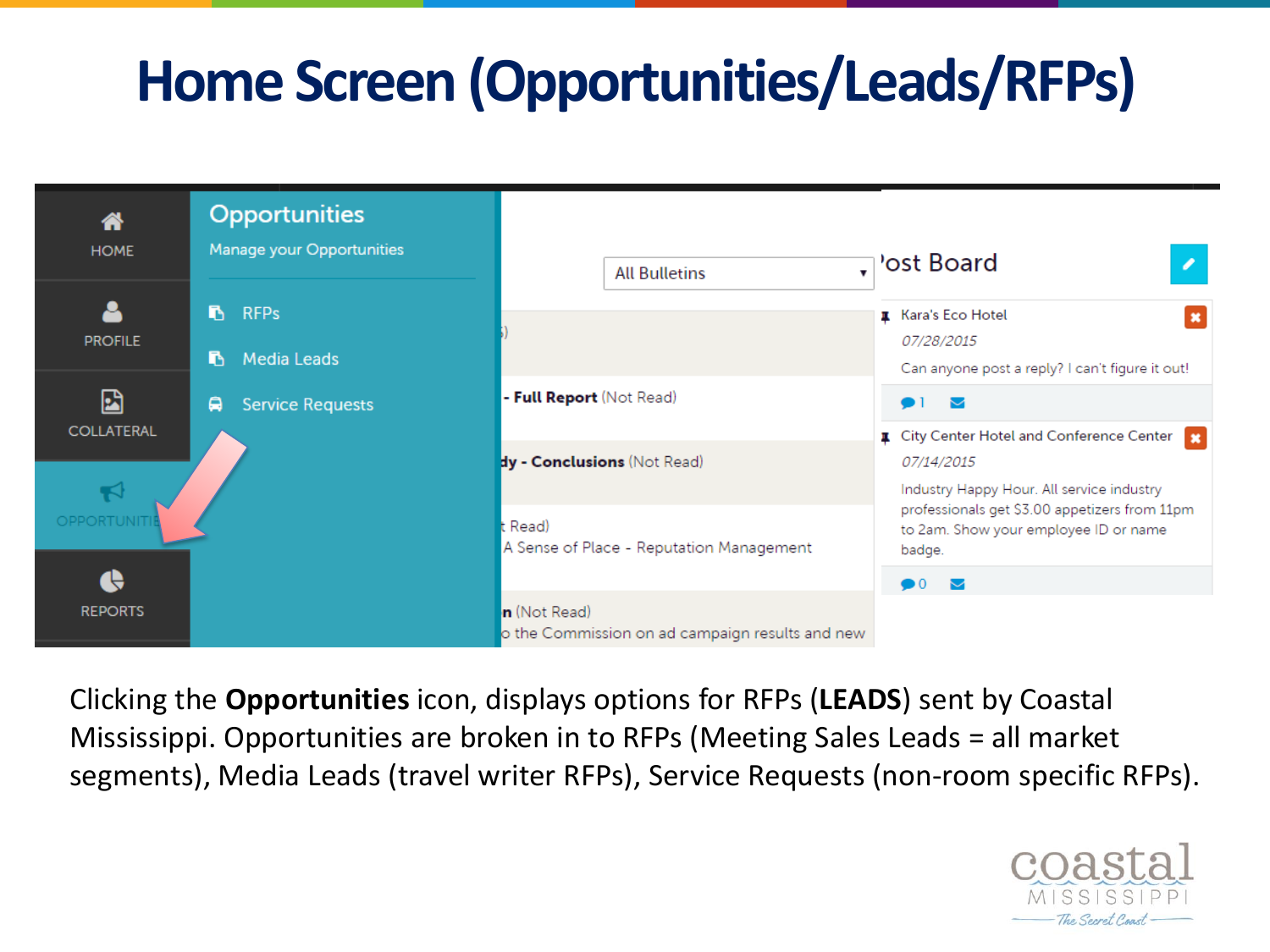#### **Opportunities/Leads/ RFPs**

| Responded is:              | <b>Response Date:</b>         |
|----------------------------|-------------------------------|
|                            | -All Dates-<br>▼              |
| <b>Lead Name contains:</b> | <b>Create Date:</b>           |
|                            | -All Dates-                   |
| Lead ID contains:          | <b>Organization contains:</b> |
| Group Type is one of:      | Status is one of:             |
| <b>CHOOSE</b> +            | OPEN, OPEN/ BID SENT +        |

After you click the RFP icon and then RFPs, you will be presented with your property's Sales Leads. By Default, you will see all of your **Open Leads** and **Opens Leads** you have already bid on.

The filters in this grid determine what Leads are presented. You can change your filters to narrow your results. This is done by editing the filter fields and clicking the Apply Filters button.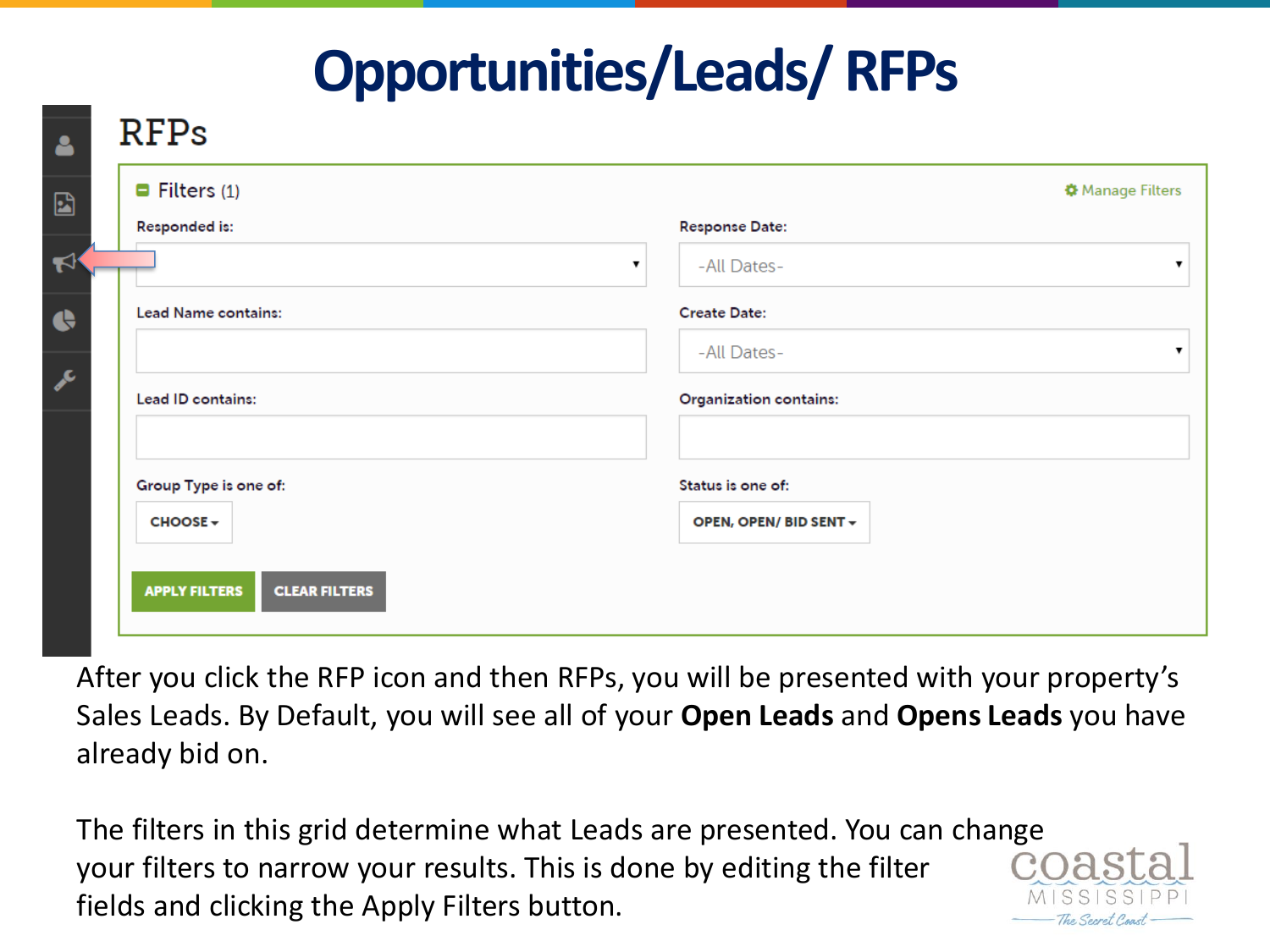#### **Opportunities/Leads/ RFPs (cont'd) LEAD STATUS DEFINITIONS**

On the extranet you will see 10 different statuses in which a Lead can be in. These statuses are:

**1. Closed / No Bid Sent:** These Leads can be Tentative, Definite, Lost, or Cancelled. The Closed/No Bid Sent status signifies this is business your property did not bid on and the response due date has passed.

**2. Open:** These are Leads in a tentative status that your property has not bid on and the response due date has not passed.

**3. Open / Bid Sent:** These are Leads in a tentative status that your property has already placed a bid on and the response due date has not passed. In this status, you can update your response at any time.

**4. Turned Down:** These Leads can be Tentative, Definite, Lost, or Cancelled. The Turned Down status signifies you responded to the Lead, but stated you are not pursuing the business.

**5. Closed / Decision Pending:** These are Leads in a tentative status that your property has placed a bid on, but the response due date has passed thus you cannot edit your response.

**6. Closed / Lost to Another City:** These are Leads you were pursuing, but the business has been lost.

**7. Closed Cancelled:** These are Leads where you won the business, but the group has cancelled.

**8. Closed / Won:** These are definite Leads in which your property was selected.

**9. Closed / Won - Properties TBD:** These are definite Leads but the group has not decided on a hotel yet.

**10. Closed Lost:** These are definite Leads in which your property was not selected for

the business.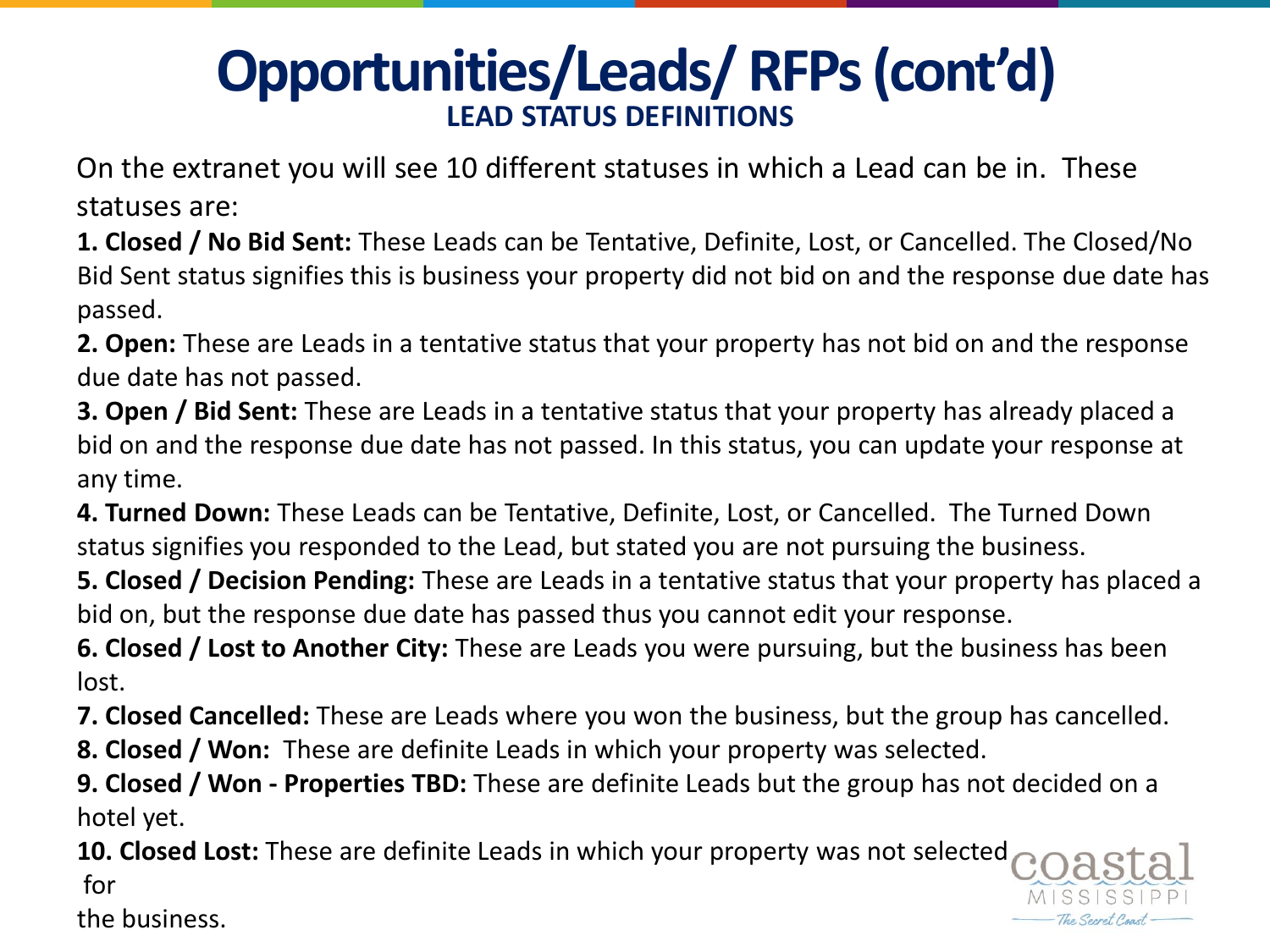

Below the filters section, you will see a data grid with all your Leads based on the selected filters. You can change these data grid column headings to your preference by clicking the sprocket icon in the top right corner of the data grid.

To **view** a Lead, click on the Eyeball icon or the Lead Name

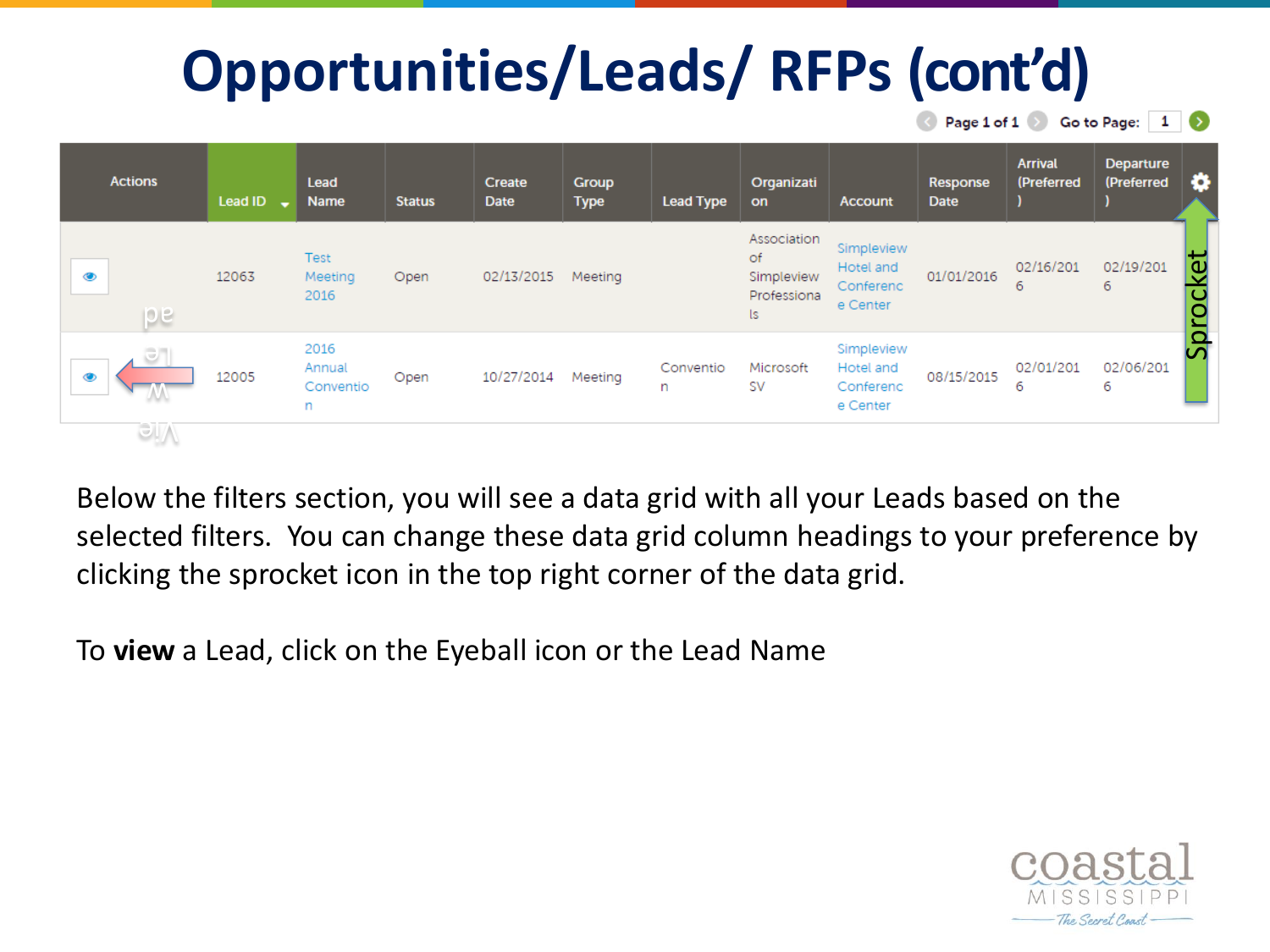| <b>RETURN</b>                         |                              | crm@simpleviewinc.com<br>123.123.1234 |  |
|---------------------------------------|------------------------------|---------------------------------------|--|
| Sections:                             | Meeting<br>Requirements      | See attached RFP for more details.    |  |
| Lead Information                      | <b>Schedule of Events</b>    |                                       |  |
| <b>Meeting Dates</b>                  | <b>Action Requested</b>      |                                       |  |
| <b>Additional Lead</b><br>Information | Comments                     |                                       |  |
| <b>Room Summary</b>                   | <b>Competitive Sites</b>     |                                       |  |
| <b>History/Futures</b>                | <b>Meeting Specs</b>         | 2016-Annual-Convention-RFP.docx       |  |
| <b>Notes</b>                          |                              |                                       |  |
| Responses                             | <b>Lost Business</b><br>Code |                                       |  |
| Signage                               |                              |                                       |  |
| General                               | <b>Lost Comments</b>         |                                       |  |
| Room Data                             |                              |                                       |  |

When **viewing** the Lead, you can skip to difference sections by clicking the left navigation. For notes and attachments on the Lead, these can generally be found in one of two areas: Lead Information and/or Notes section. In the above graphic, this is the Lead section; attachments will be found in the Meeting Specs field.

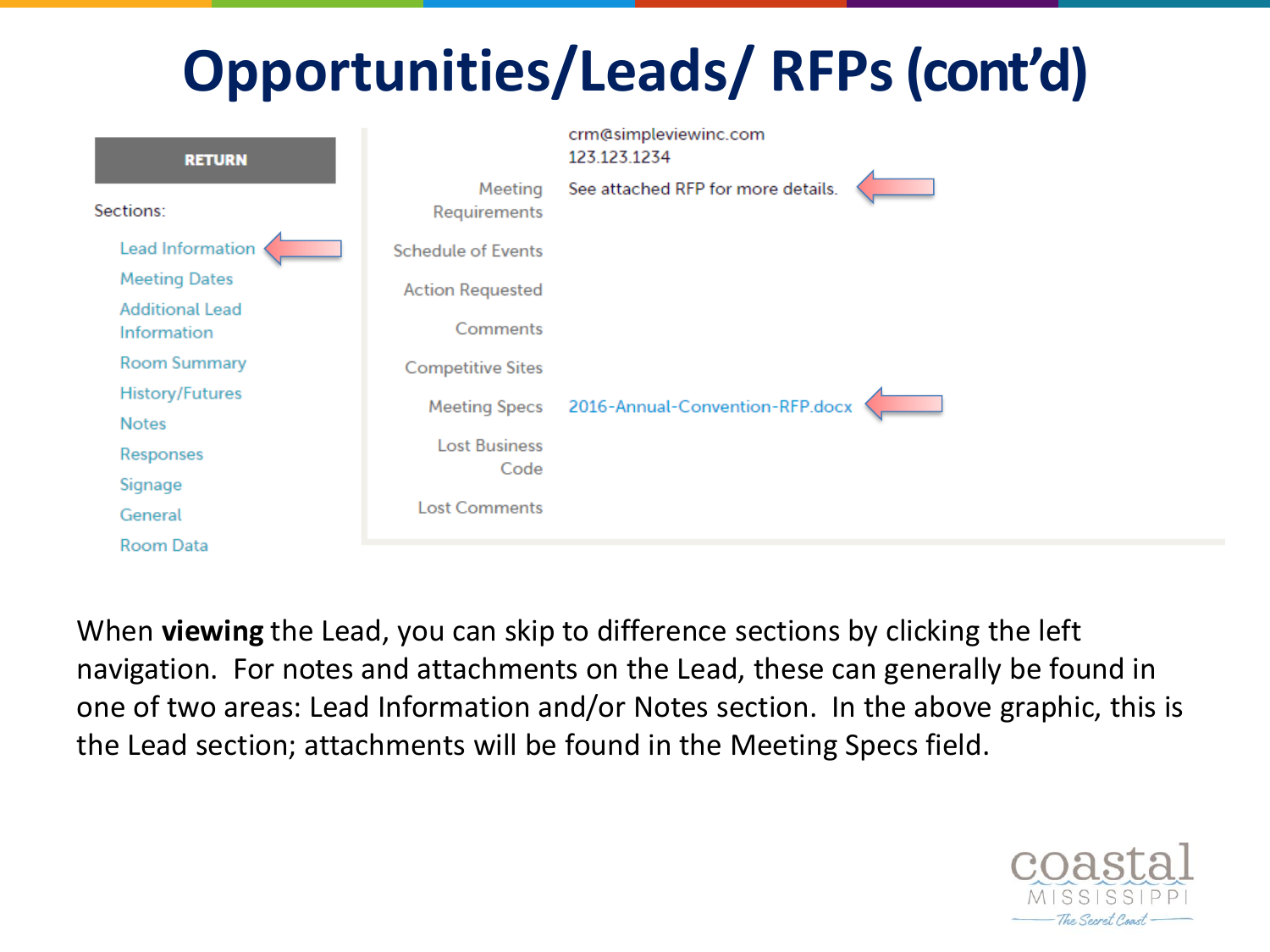| <b>RETURN</b>                                         |                  |                                                              |           |                        |                                        |
|-------------------------------------------------------|------------------|--------------------------------------------------------------|-----------|------------------------|----------------------------------------|
| Sections:                                             | <b>Notes</b>     |                                                              |           |                        |                                        |
| <b>Lead Information</b><br><b>Meeting Dates</b>       | <b>File</b><br>§ | <b>Title</b><br>2016 Annual Convention RFP                   |           | Category<br>Spec Sheet | <b>Description</b><br>See attached RFP |
| <b>Additional Lead</b><br>Information<br>Room Summary |                  |                                                              |           |                        |                                        |
| <b>History/Futures</b><br><b>Notes</b>                | Responses        |                                                              |           |                        |                                        |
| Responses<br>Signage<br>General                       |                  | Simpleview Hotel and Conference Center                       |           |                        |                                        |
| <b>Room Data</b>                                      |                  | Status<br>Open<br><b>Currently Assigned</b><br>None (Assign) |           |                        |                                        |
|                                                       |                  | <b>ADD NEW CONTRACT</b><br><b>PRINT RESPONSE LOG</b>         |           |                        |                                        |
|                                                       | Add/Edit<br>€    | <b>Room Request Dates</b><br>02/01/2016 - 02/05/2016         | Pursuing? | <b>Comments</b>        |                                        |

When scrolling to the Notes section, you will see the detailed notes for this piece of business. If an attachment is present, this will be signified with a paperclip icon. After you have reviewed the Lead, scroll to the **Responses** section. Here you will see options to either add or edit your existing response.

**Note**: these options are not available once the **Response Due Date** has passed. Click the Add Response button (+) to add your response or Pencil to edit your previous response.

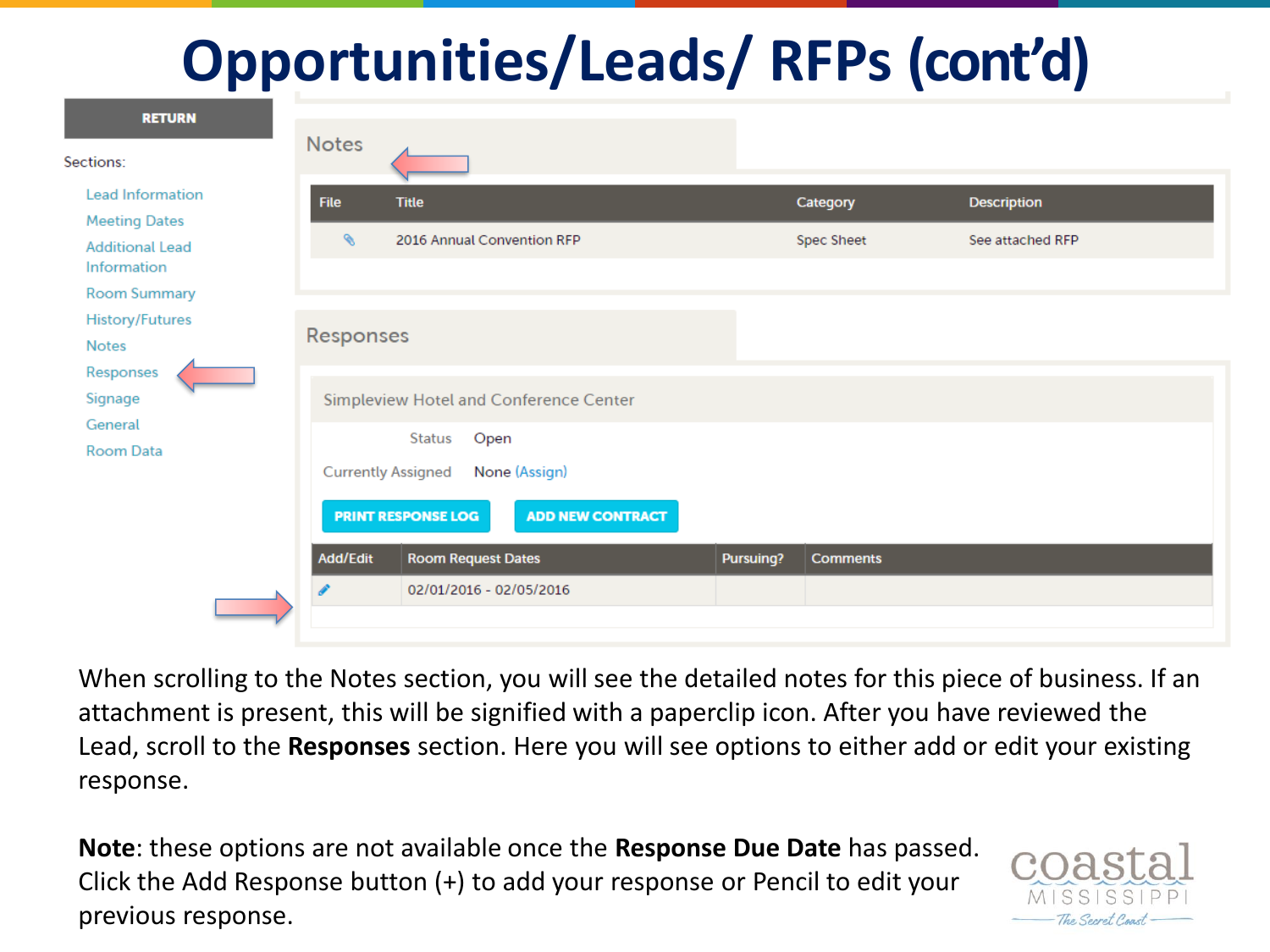#### **Update Response**

| <b>SAVE</b>                                            | <b>Lead Information</b>                       |                                        |
|--------------------------------------------------------|-----------------------------------------------|----------------------------------------|
| <b>CANCEL</b>                                          | Section Collapsed, click header to expand.    |                                        |
| Sections:                                              |                                               |                                        |
| <b>Lead Information</b><br><b>Response Information</b> | <b>Response Information</b>                   |                                        |
| <b>Room Information</b>                                | Pursuing this lead: «Required                 | Account: «Required                     |
| <b>File Attachments</b>                                | $\circ$<br>$\circ$<br><b>NO</b><br><b>YES</b> | Simpleview Hotel and Conference Center |
|                                                        | Comments: «Required                           |                                        |
|                                                        |                                               |                                        |

When adding/editing your response, you will need to let Coastal Mississippi if you are pursuing the business by selecting Yes or No to the Pursuing this Lead option

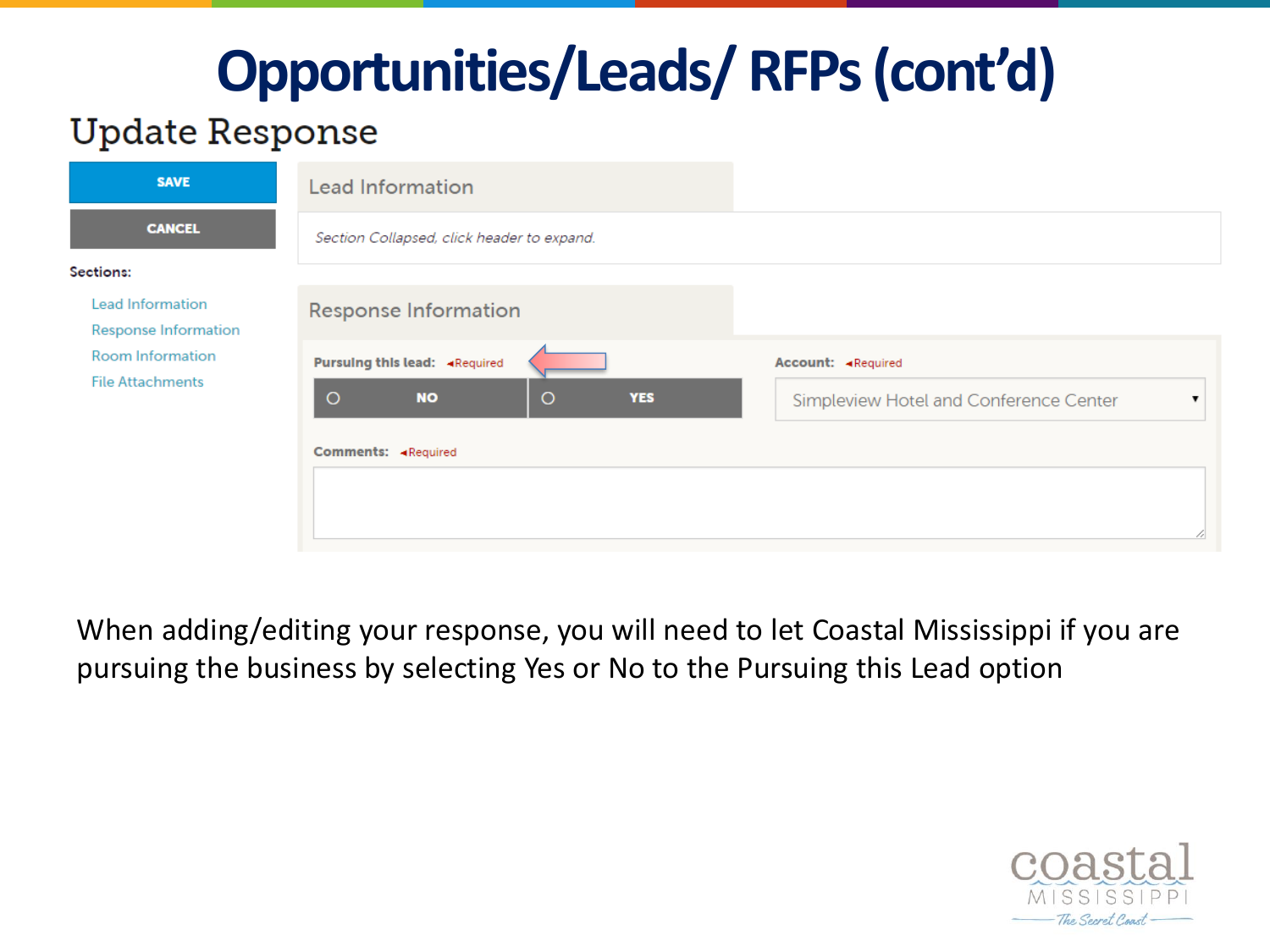| <b>SAVE</b>                                     | <b>Room Information</b> |                 |  |  |  |
|-------------------------------------------------|-------------------------|-----------------|--|--|--|
| <b>CANCEL</b><br>Sections:                      |                         | Mon<br>02/01/20 |  |  |  |
| <b>Lead Information</b>                         | <b>Doubles</b>          | 0               |  |  |  |
| <b>Response Information</b><br>Room Information | <b>Multiple</b>         | 0               |  |  |  |
| <b>File Attachments</b>                         | <b>Kings</b>            | 0               |  |  |  |
|                                                 | <b>Suites</b>           | Ω               |  |  |  |
|                                                 |                         |                 |  |  |  |

|                | Mon<br>02/01/2016 | Tue<br>02/02/2016 | Wed<br>02/03/2016 | Thu<br>02/04/2016 | Fri<br>02/05/2016 | Sat<br>02/06/2016 | Sun<br>02/07/2016 |
|----------------|-------------------|-------------------|-------------------|-------------------|-------------------|-------------------|-------------------|
| <b>Doubles</b> | $\bf{0}$          | $\bf{0}$          | 0                 | 0                 | $\bf{0}$          |                   |                   |
| Multiple       | $\bf{0}$          | $\bf{0}$          | $\bf{0}$          | 0                 | $\bf{0}$          |                   |                   |
| <b>Kings</b>   | $\bf{0}$          | $\bf{0}$          | $\bf{0}$          | 0                 | 0                 |                   |                   |
| <b>Suites</b>  | $\bf{0}$          | $\bf{0}$          | $\bf{0}$          | $\bf{0}$          | 0                 |                   |                   |
| <b>Singles</b> | $\bf{0}$          | $\bf{0}$          | $\bf{0}$          | 0                 | 0                 |                   |                   |
| Queen Room     | $\bf{0}$          | $\bf{0}$          | 0                 | 0                 | 0                 |                   |                   |
| Total 0        |                   | 0                 | 0                 | 0                 | 0                 |                   |                   |
| Requested 10   |                   | 10                | 10                | 10                | 10                |                   |                   |

The Room Information section of the response page is where you can enter the number of rooms, by room type, that your property can commit to for this Lead.

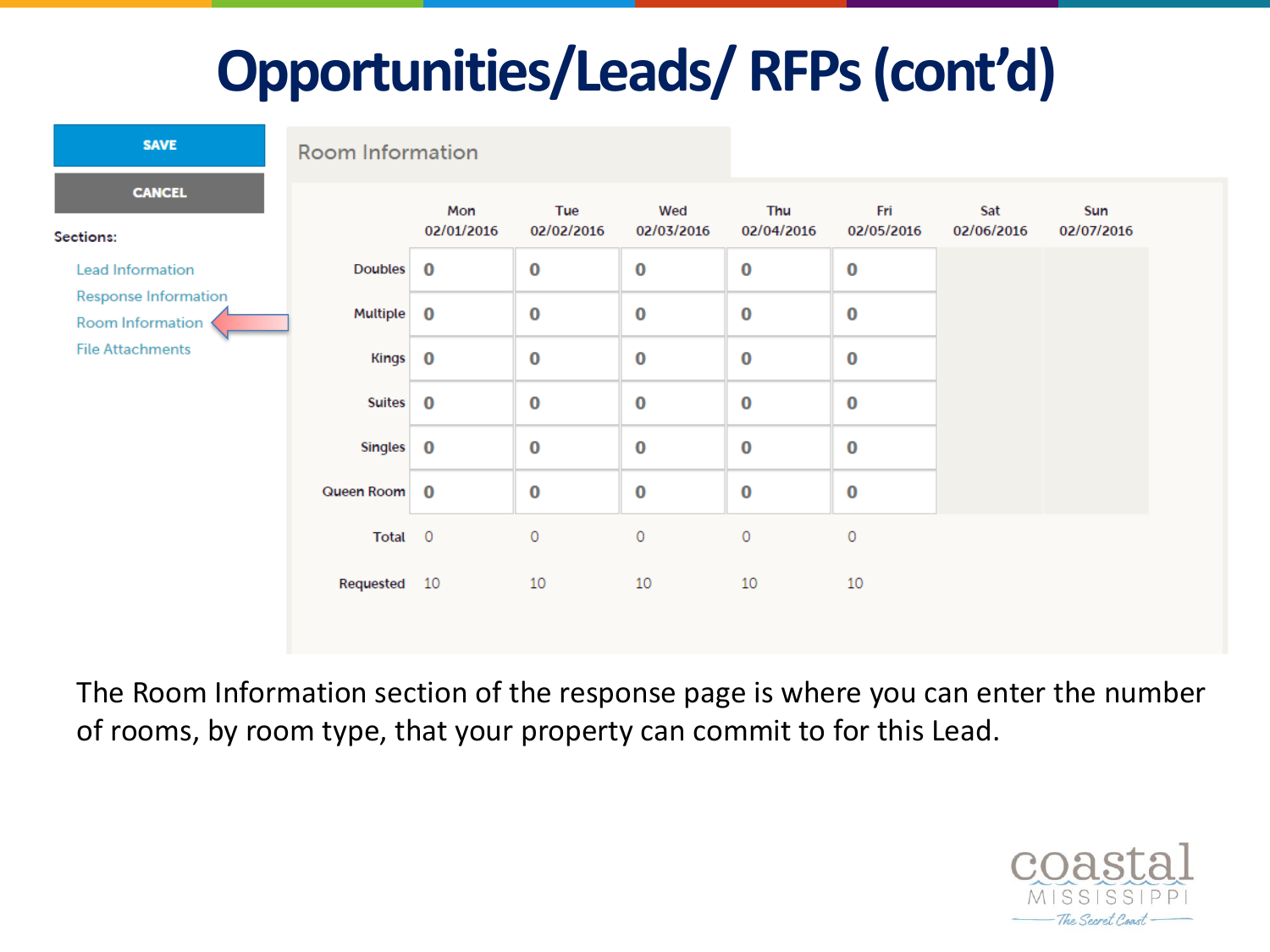| <b>SAVE</b>                                     | Total 0                                      |                             | 0  | $\circ$ | 0  | 0  |  |  |  |  |
|-------------------------------------------------|----------------------------------------------|-----------------------------|----|---------|----|----|--|--|--|--|
| <b>CANCEL</b>                                   | Requested 10                                 |                             | 10 | 10      | 10 | 10 |  |  |  |  |
| Sections:                                       |                                              |                             |    |         |    |    |  |  |  |  |
| <b>Lead Information</b>                         |                                              |                             |    |         |    |    |  |  |  |  |
| <b>Response Information</b><br>Room Information |                                              | <b>File Attachments</b>     |    |         |    |    |  |  |  |  |
| <b>File Attachments</b>                         | <b>ATTACH FILE</b> or drag files to the page |                             |    |         |    |    |  |  |  |  |
|                                                 |                                              | No files have been attached |    |         |    |    |  |  |  |  |
|                                                 |                                              |                             |    |         |    |    |  |  |  |  |

To attach a proposal to your response, scroll to the File Attachments section of the response page and click the Attach File button, to browse for the attachments. You can also click and drag your attachment from your computer to the attach file section.

Once you have finished entering all your response information don't forget to click the save button!

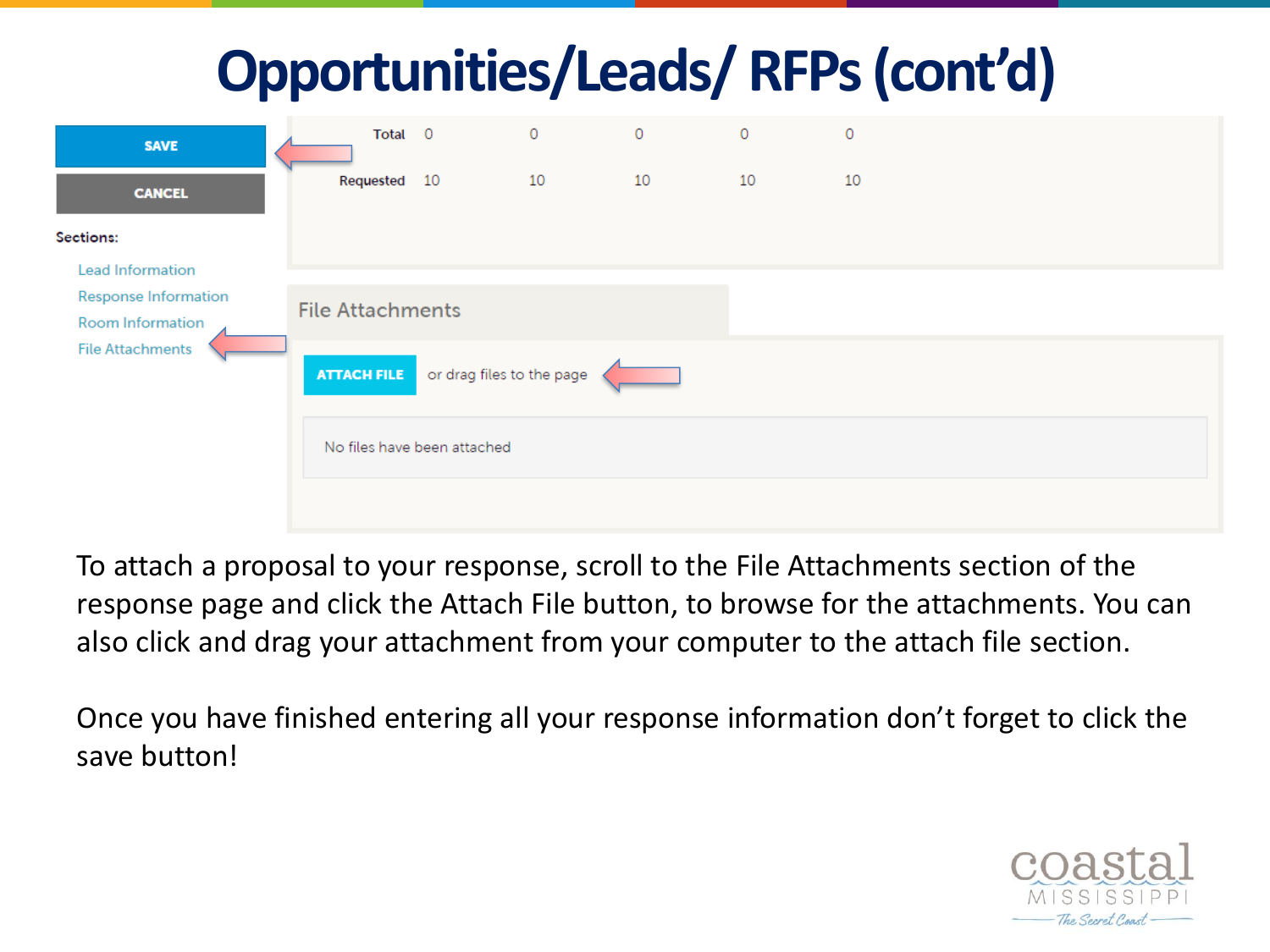#### **Opportunities/Leads/ RFPs Pickup**

A part of your Lead process may be to add room Pickup information. This data can only be added to RFPs that your Property has won and if the DMO has identified you as a Pickup Manager.

If you have any questions regarding Room Pickups, please contact Renata FlotPatterson, [renata@coastalmississippi.co](mailto:renata@coastalmississippi.co) or Janice Jones, [janice@coastalmississippi.com.](mailto:janice@coastalmississippi.com)

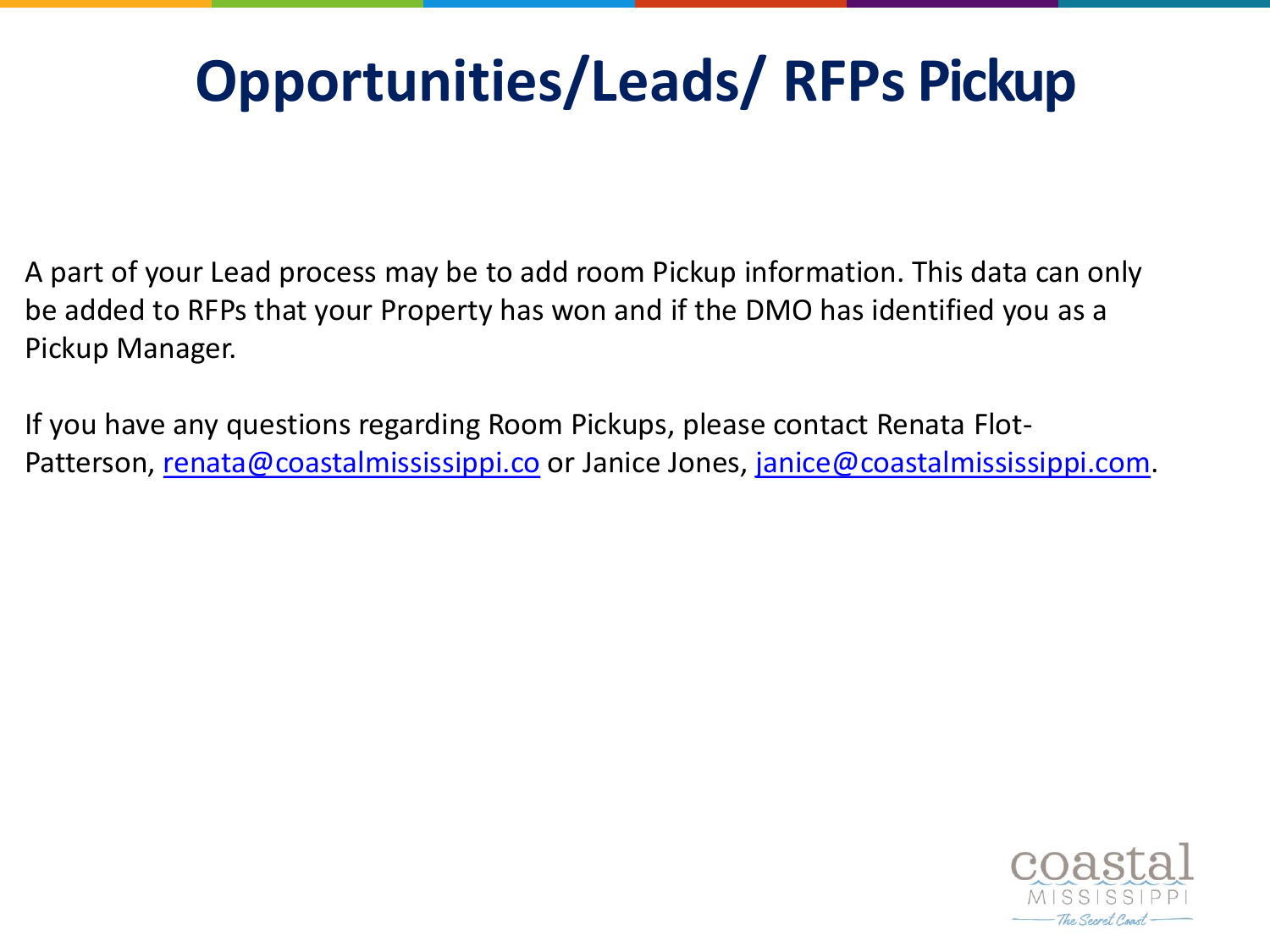| $\blacksquare$ Filters (1)                   |                                 | <b><math>\$</math></b> Manage Filters |
|----------------------------------------------|---------------------------------|---------------------------------------|
| <b>Responded is:</b>                         | <b>Response Date:</b>           |                                       |
|                                              | -All Dates-<br>۰                | ۰                                     |
| <b>Lead Name contains:</b>                   | <b>Create Date:</b>             |                                       |
|                                              | -All Dates-                     | $\overline{\phantom{a}}$              |
| <b>Lead ID contains:</b>                     | <b>Organization contains:</b>   |                                       |
| Group Type is one of:                        | Property Lead Status is one of: |                                       |
| <b>CHOOSE -</b>                              | 3 SELECTED ~                    | Closed/No Bid Sent                    |
|                                              |                                 | ᢦ<br>Open                             |
|                                              |                                 | ×.<br><b>Open/Bid Sent</b>            |
| <b>CLEAR FILTERS</b><br><b>APPLY FILTERS</b> |                                 | <b>Turned Down</b>                    |
|                                              |                                 | <b>Closed/ Decision Pending</b>       |
|                                              |                                 | Closed/ Lost to Another City          |
|                                              |                                 | Closed/ Cancelled                     |
|                                              |                                 | Closed/Won<br>✔                       |
|                                              |                                 | Closed/Won - Properties TBD           |
|                                              |                                 | Closed/Lost                           |
|                                              |                                 | Assist                                |

After the business has past, you should receive an e-mail from **Renata Flot-Patterson** asking you to update the room pickup giving you the name of the group and the dates they should have been at your property. Adjust the Filter Grid to include a status of **Closed / Won** and then apply filters. To limit the results to a specific Lead, you can enter the name of the lead from Renata's e-mail.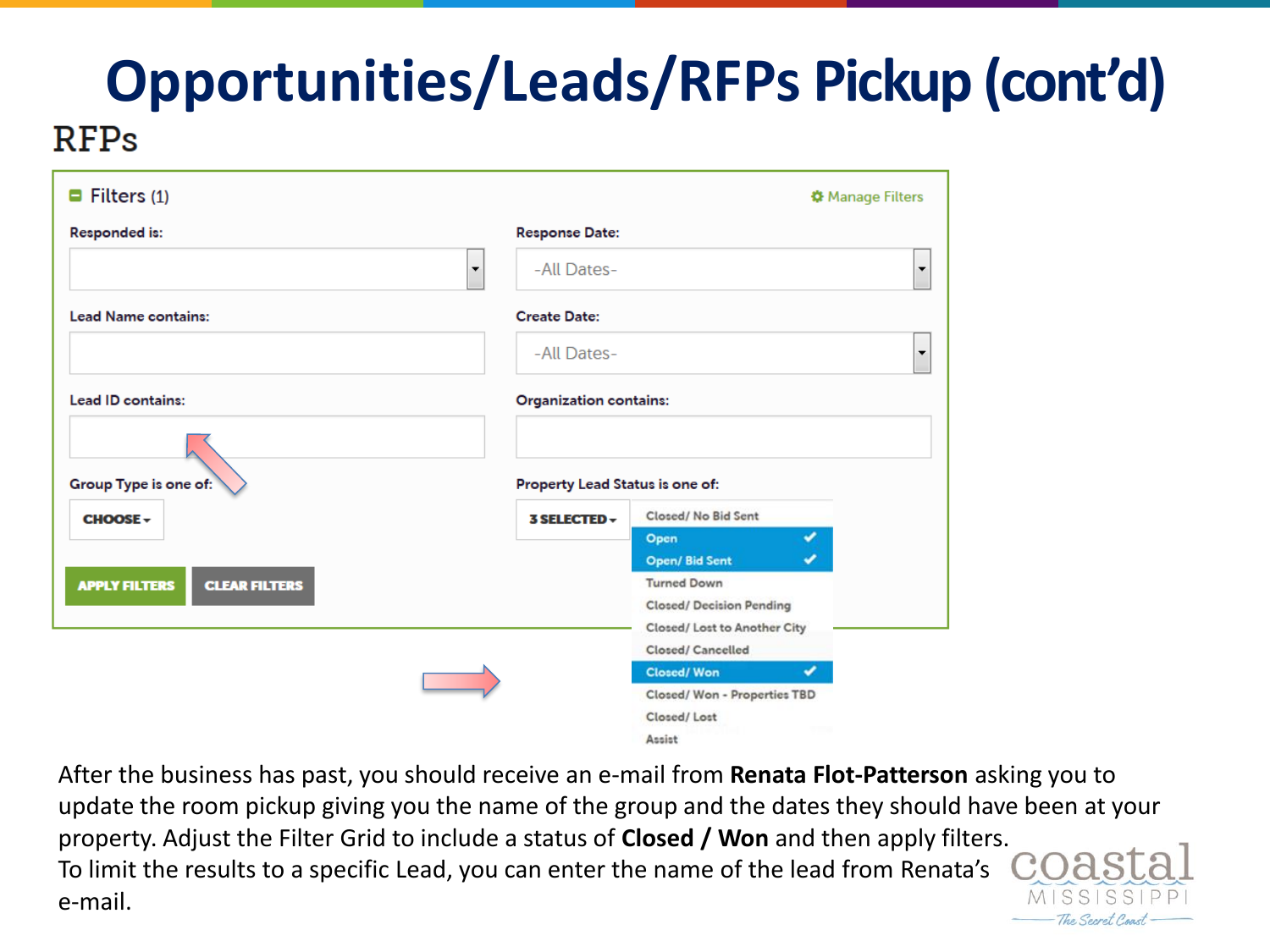| <b>Actions</b> | Lead ID | <b>Lead Name</b>                      | Property<br>Lead<br><b>Status</b> | Create<br><b>Date</b> | Group<br><b>Type</b> | <b>Lead Type</b> | Organizati<br>on          | <b>Account</b>         | Response<br><b>Date</b> | <b>Arrival</b><br>(Preferred) | Departure<br>(Preferred) | ۰ |
|----------------|---------|---------------------------------------|-----------------------------------|-----------------------|----------------------|------------------|---------------------------|------------------------|-------------------------|-------------------------------|--------------------------|---|
| $\bullet$      | 12169   | Simpleview<br>Summit<br>2016          | Closed/<br>Won                    | 11/25/2015            | Meeting              | Convention       | chris martin<br>account   | Simpletime<br>z hotel  | 12/31/2015              | 04/18/2016                    | 04/20/2016               |   |
| $\bullet$      | 10058   | Karate for<br>Kids<br>Meeting<br>2015 | Closed/<br>Won                    | 01/01/2007            | Meeting              | Group            | Karate for<br><b>Kids</b> | Hilton by<br>the Shore | 12/01/2015              | 12/15/2015                    | 12/18/2015               |   |
|                |         |                                       |                                   |                       |                      |                  |                           |                        |                         |                               |                          |   |

To access the Lead, click on the Eyeball icon or the Lead Name.

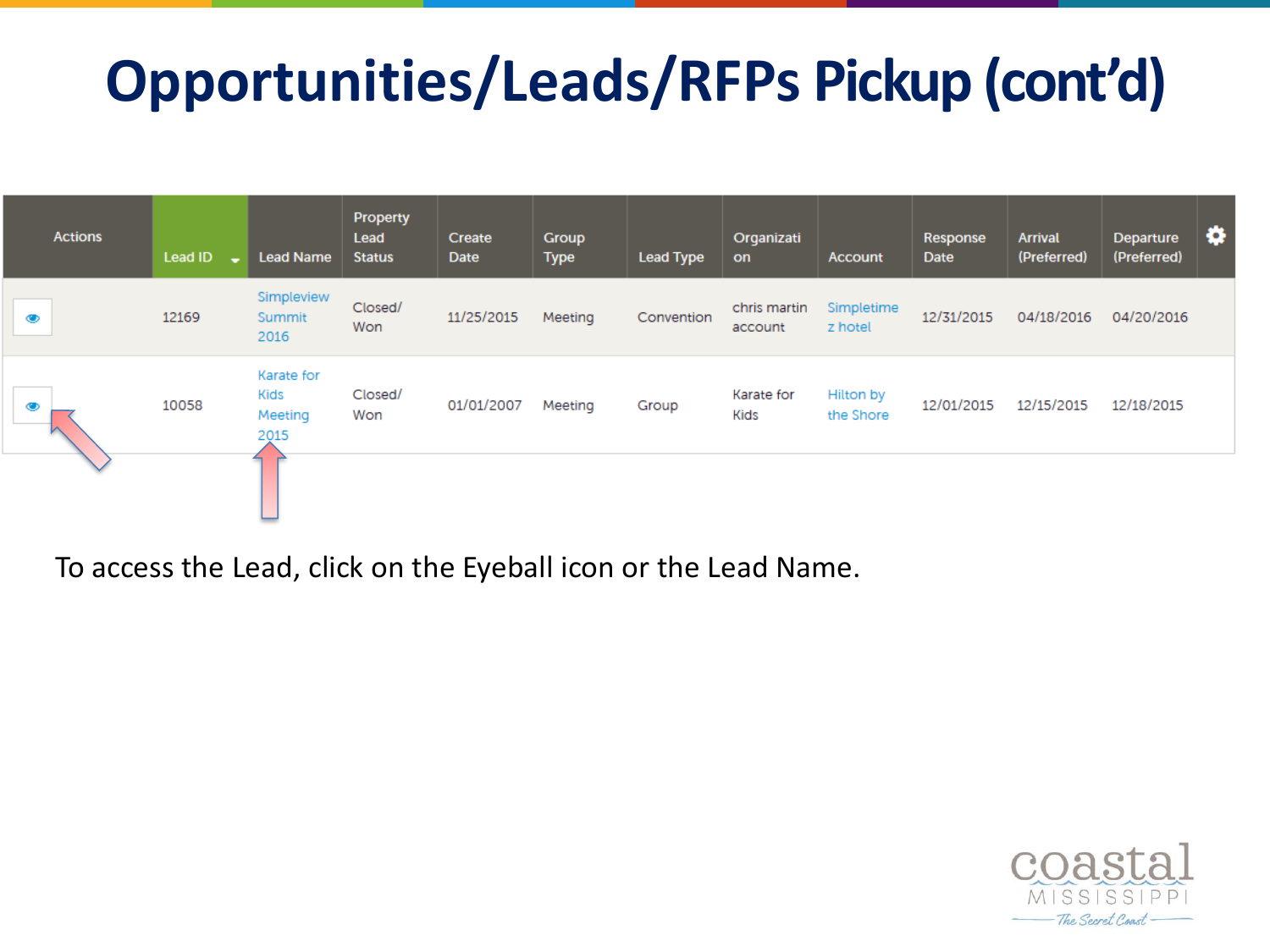|                                       | Lead ID                | 10058                        |
|---------------------------------------|------------------------|------------------------------|
| <b>RETURN</b>                         | Meeting Name           | Karate for Kids Meeting 2015 |
| Sections:                             | Account                | <b>Hilton by the Shore</b>   |
| <b>Additional Lead</b><br>Information | Profile                | <b>Karate Affiliation</b>    |
| <b>Lead Information</b>               | Organization           | <b>Karate for Kids</b>       |
| <b>Meeting Dates</b>                  | Organization           | 4956 N Park Ln               |
| <b>Room Summary</b>                   | Address                | Bonham TX 75418              |
| <b>History/Futures</b>                | Contact                | <b>Rita Duncan</b>           |
| <b>Notes</b>                          |                        | 4956 N Park Ln               |
| Responses                             |                        | Bonham TX 75418              |
| <b>Room Data</b>                      |                        | <b>United States</b>         |
| Signage                               |                        | 520-424-1020 (Ext. 680)      |
| General                               |                        | rduncan@karateforkids.com    |
|                                       | <b>Meeting Planner</b> |                              |
|                                       | Contact                |                              |

When viewing the Lead, you can skip to difference sections by clicking the left navigation. In the above graphic, this is the Lead Information section; **Pickup information** is contained within the **Room Data section**.

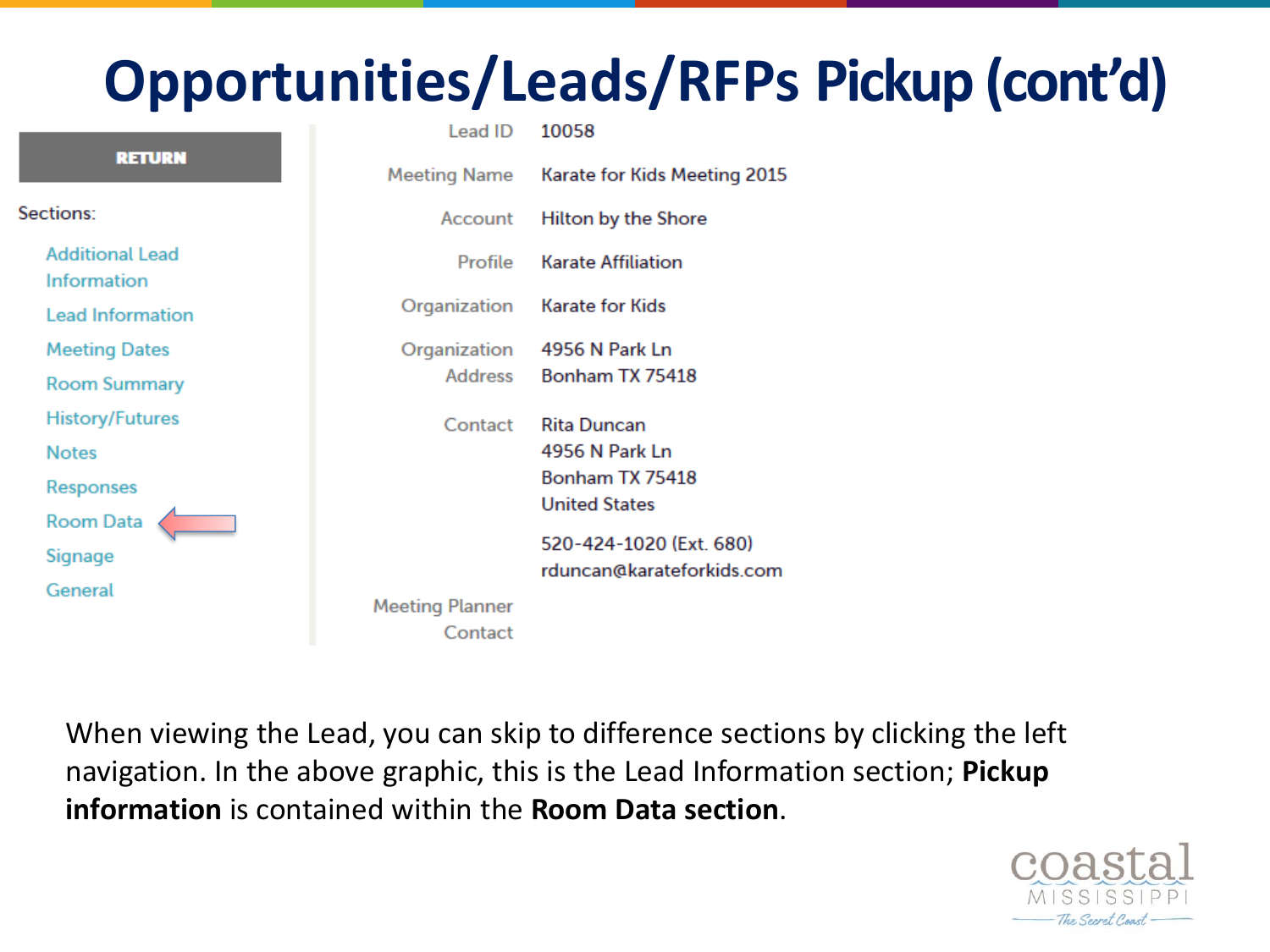#### **Room Data**

|                  |                            | <b>Booked Rooms by Days Out</b> |         |         |         |                     |
|------------------|----------------------------|---------------------------------|---------|---------|---------|---------------------|
| Add/Edit         | Property                   | 120 Days                        | 90 Days | 60 Days | 30 Days | <b>Total Pickup</b> |
| Daysout   Pickup | <b>Hilton by the Shore</b> |                                 |         |         |         |                     |
|                  |                            |                                 |         |         |         |                     |
|                  |                            |                                 |         |         |         |                     |

Click on the Pickup button to access the room block information.